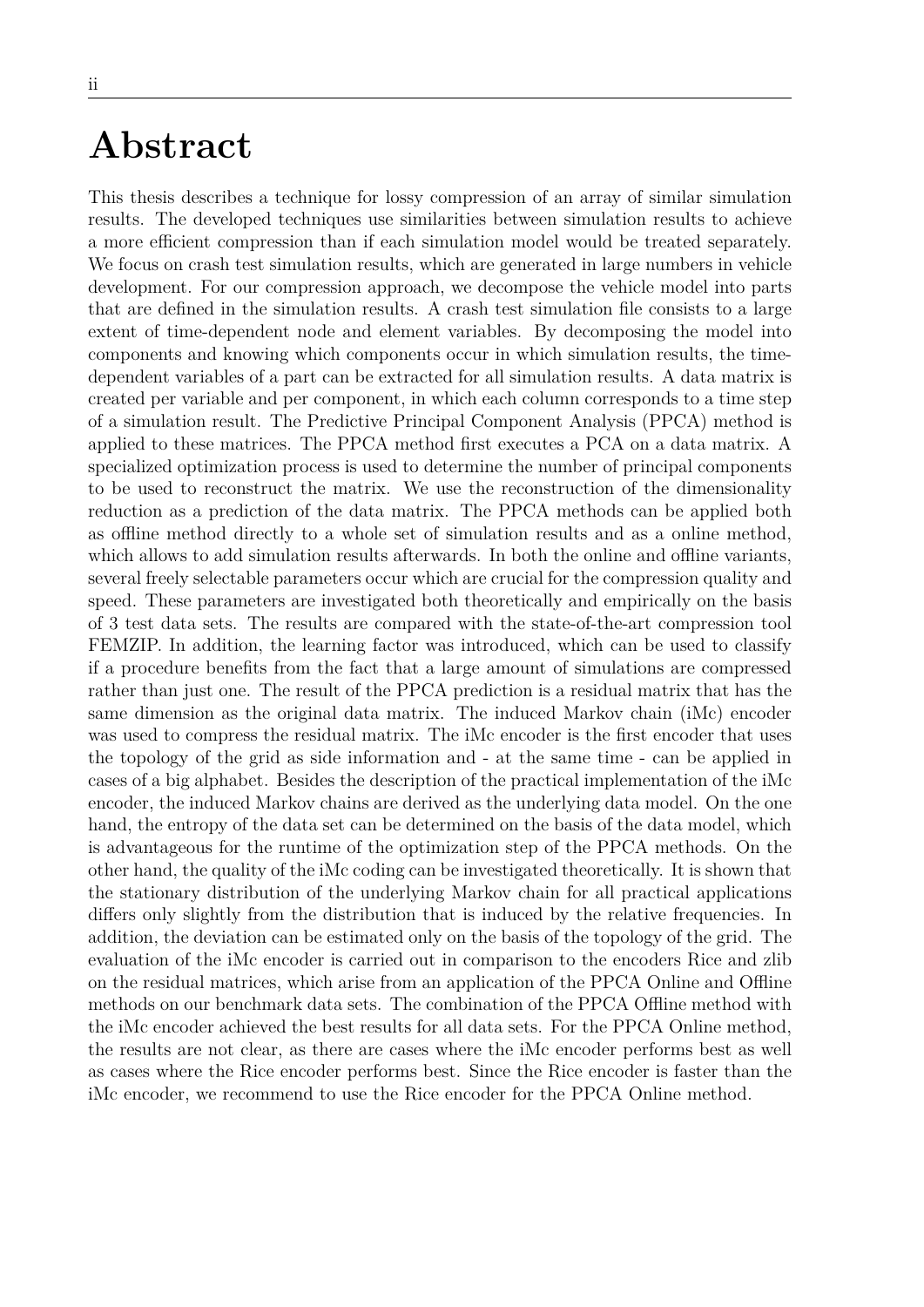# **Chapter 1 Introduction**

Today, big data is a buzzword for a collection of data sets that is too large and too complex to process using traditional data processing algorithms. Since large automotive companies simulate several petabytes of data, the numerical simulations themselves represent a major data problem.

The focus of the application field examined in this thesis is the simulation of car crashes which dates back to the early 1980s [\[58\]](#page--1-0). This research area is of central importance for the development and quality management of automobile manufacturers, but at the same time leads to a constantly increasing demand for memory and bandwidth. Safety regulations and quality management require that part of the simulations be stored. The duration can range from a few months to several years. On the one hand, this leads to a large number of stored data records. On the other hand, the simulation results increase because the engineers want to improve the accuracy of the simulation results, e.g. by refining the model. The growing computing power makes this refinements possible.

A simulation data management system (SDMS) is usually applied to organize and handle a large number of simulation results. An SDMS enables the use of compression methods, that exploit redundancies between similar simulation results. An SDMS allows the definition of parts by connectivity and initial coordinates, which can only be stored once for a series of simulations instead of every time they occur in a simulation [\[118\]](#page--1-1). In addition, the time-dependent data of similar simulations, which make up the largest part of the data in the car crash result files, show high correlations among each other. It is, however, due to variations in the geometry, not trivial to exploit these correlations.

We have decided to duplicate nodes that occur in several components and to accept the overhead produced by this. Then, for each part individually, we apply a dimensionality reduction method to the information of all time steps for all available simulations that contain this part. Due to the decompression speed requirement, we further propose to perform a principal component analysis because its decompression can be accomplished by fast matrix operations and has the properties of random time step access and a progressive transmission. Since a simulation of a car crash takes several hours to a day, the time consumption of the compression is not crucial and an asymmetric compression method, in which the compression consumes more computational power, time, and memory, can be applied.

A disadvantage of the principal component analysis (PCA) - as with all dimensionality reduction methods - is that the bound of reconstruction error is not sharp [\[79\]](#page--1-2). But limiting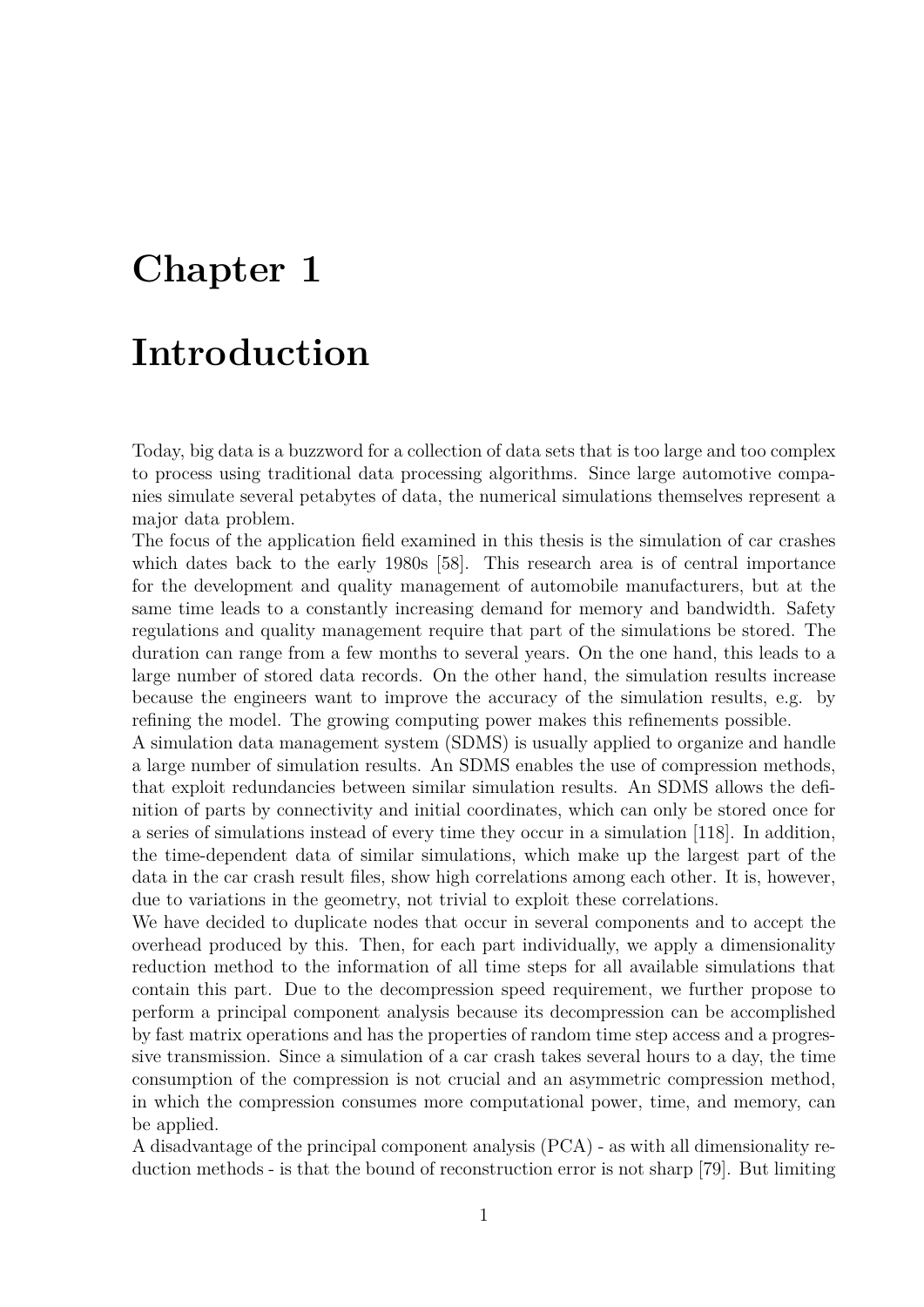the maximal absolute error is a key demand for the engineers to apply lossy data compression to simulation results. Due to strong restrictions of precision, it is almost impossible to apply a dimensionality reduction directly as a black box method and achieve a good compression rate. Therefore, we use the reconstruction of the PCA as an approximation for the initial data and calculate the residual between these two data sets. Moreover, we apply a lossy data compression on the residual and keep the low dimensional representation as side information, see [\[80\]](#page--1-3). We call this strategy Predictive Principal Component Analysis (PPCA). PPCA can be categorized as a prediction method, since we compress a residual instead of the original data set, see Section [3.3.2.](#page--1-4) Moreover, we want to quantize the principal components and the coefficients for both a better compression rate and to assure that the decompression on different machines generates identical results. Therefore, in the decompression phase, we use only integer arithmetic for matrix calculations. The proposed dimensionality reduction method only exploits directly the redundancies between simulations and time steps. But the data is usually defined on a finite element grid. Therefore, we investigate how to encode integers assigned to the nodes of a finite graph. The topological relation of neighbored nodes will be transformed into a value-based relation by calculating so-called transition probabilities. Combined with the relative frequencies of the node values, these probabilities form a Markov chain as the initial distribution. Therefore, we call our strategy induced Markov chains (iMc). Since each node is identified with a random variable, the iMc approach can be categorized as a special case of Bayesian networks. We will investigate the properties of the iMc especially its data compression properties. We prove that the iMc of connected parts is mean ergodic, and, therefore, the entropy as a measure of the amount of information is well defined. The encoding of Markov chains and their trajectories is a well known field in the information theory [\[121\]](#page--1-5). For a practical implementation, we determine a minimum span tree for the graph. For this tree the iMc statistics are determined, which are used as secondary information for our arithmetic encoder. We call this approach iMc encoder. Furthermore, we investigate alternative approaches to generate statistics for our arithmetic encoder.

In summary, when simulating a car crash we are often confronted with a high redundancy of the data, e.g. between time steps, neighbors and models. For a good compression rate it is crucial to eliminate these redundancies. This task can be tackled in two ways. The first is to predict the data so that the resulting variables are independent or at least nearly independent and encode the residual. The second is to find and exploit the remaining dependencies in the data. A prediction usually modifies the distribution of a data set. We will investigate a combination of these two approaches. For the prediction part, we will use the PPCA dimensionality reduction approach. Regarding the remaining dependencies, we propose the iMc as a two-pass universal encoder, which is based on coding and sending empirical data measurements rather than a coding method based on an a priori probability model.

#### **1.1 Overview of proposed lossy compression method**

In this section, we give a short overview on all steps of our compression method that is presented in this dissertation. We focus on the compression of time dependent coordinates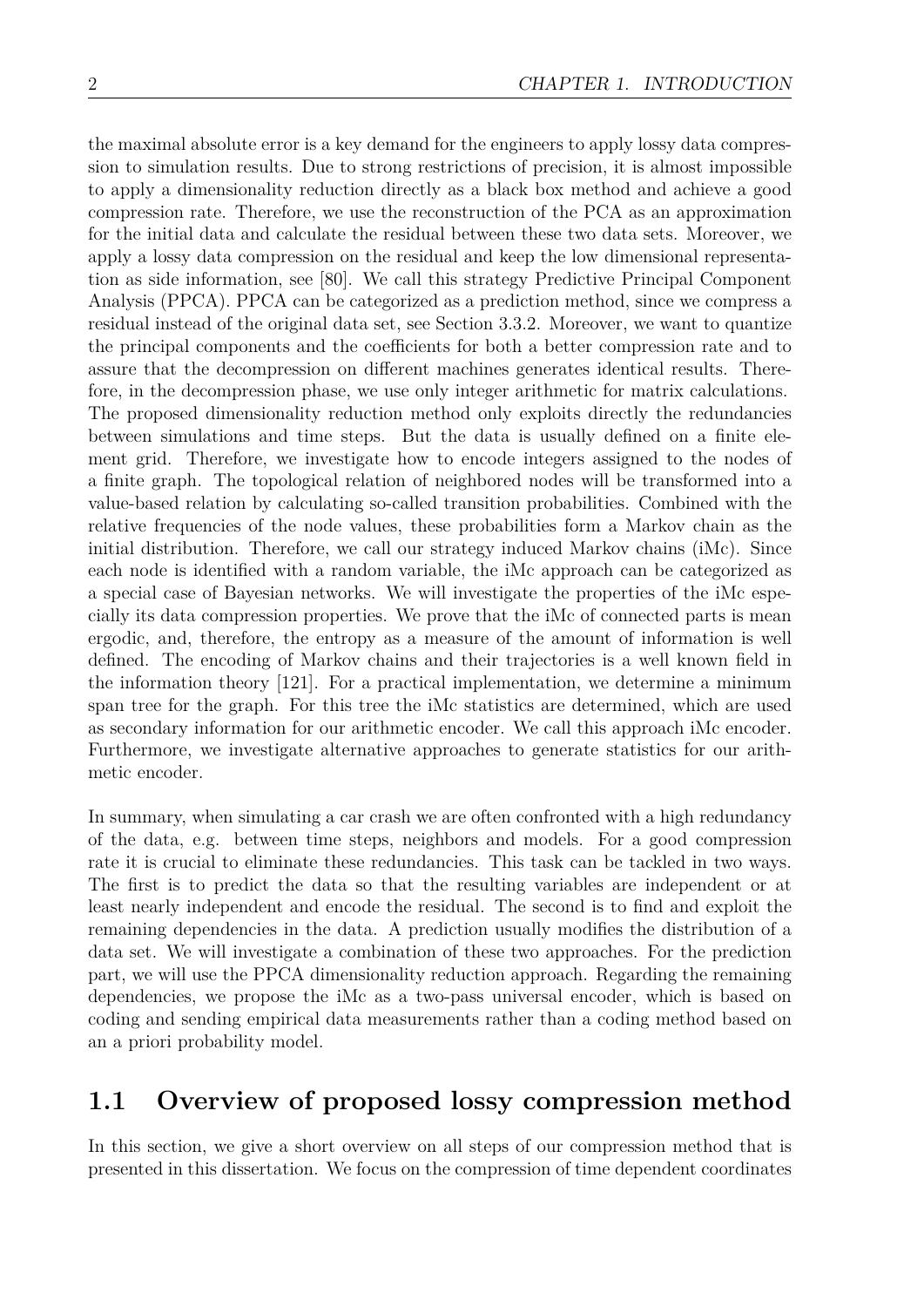and variables since the topology of the grid only needs to be stored once. Although, the PPCA can be combined with other encoders and the iMc encoder can be combined with different prediction methods, we see the combination of PPCA and iMc in several application fields as beneficial and propose it as a combined method.

We handle two cases. First, we consider cases where we have access to all simulation results we want to compress and second a case where simulations can be added after a first compression with all available simulation results. Therefore, the first situation is the initial stage of the second one. Furthermore, we assume that a user provides absolute precision for coordinates and variables. The reconstruction error of our compression approach must not exceeded the provided absolute precisions. A rough overview on the PPCA Offline method can be found in Figure [1.1.](#page-4-0)

In the situation where simulation results become available one after the other, the PPCA Online method can be applied, which is shown in Figure [1.2.](#page-5-0) For further information on the PPCA method, we refer to Chapter [4.](#page--1-6)

Since we do not exploit the topological relation in this method it is meaningful to apply a specified encoding scheme. This can be done by the induced Markov chain encoder. A short overview of its workflow can be found in Figure [1.3.](#page-6-0) In Chapter [5,](#page--1-6) the induced Markov chains are introduced in detail.

Finally, we combine the PPCA and iMc encoding, see Figure [1.4.](#page-7-0) The advantage of this combination is that during the optimization process the coding of graph-based data does not have to be carried out completely, but the expected size can be determined using entropy. This saves run time unlike when compression is fully executed.

#### **1.2 Outline**

In Chapter [2,](#page--1-6) we provide information about the content of crash test simulation results, how they are calculated and how they are managed by simulation data management systems (SDMS). Moreover, focus on the contents and properties of crash test simulation results.

In Chapter [3,](#page--1-6) we start with a short introduction to information theory and the resulting limitations of data compression. In addition, we depict the state-of-the-art compression methods in the context of simulation results. We distinguish between lossy and lossless compression and methods that exploit certain dependencies in time, space and as a new strategy similarities between sets of simulations. Moreover, we list the components of a state-of-the-art compression method in the context of crash test simulation results.

In Chapter [4,](#page--1-6) we introduce predictive principal component analysis (PPCA) that uses a linear dimensionality reduction method, namely PCA for the prediction of time-dependent data of simulation results. We distinguish between an offline method that is applied to all available data sets and an online method that can be used if the data sets are not available at the time of an initial compression. Since the PCA is a linear method and a crash test is a non-linear problem, we investigate how the residual of the prediction can be compressed efficiently.

Since we do not exploit the dependencies based on the topology of the finite element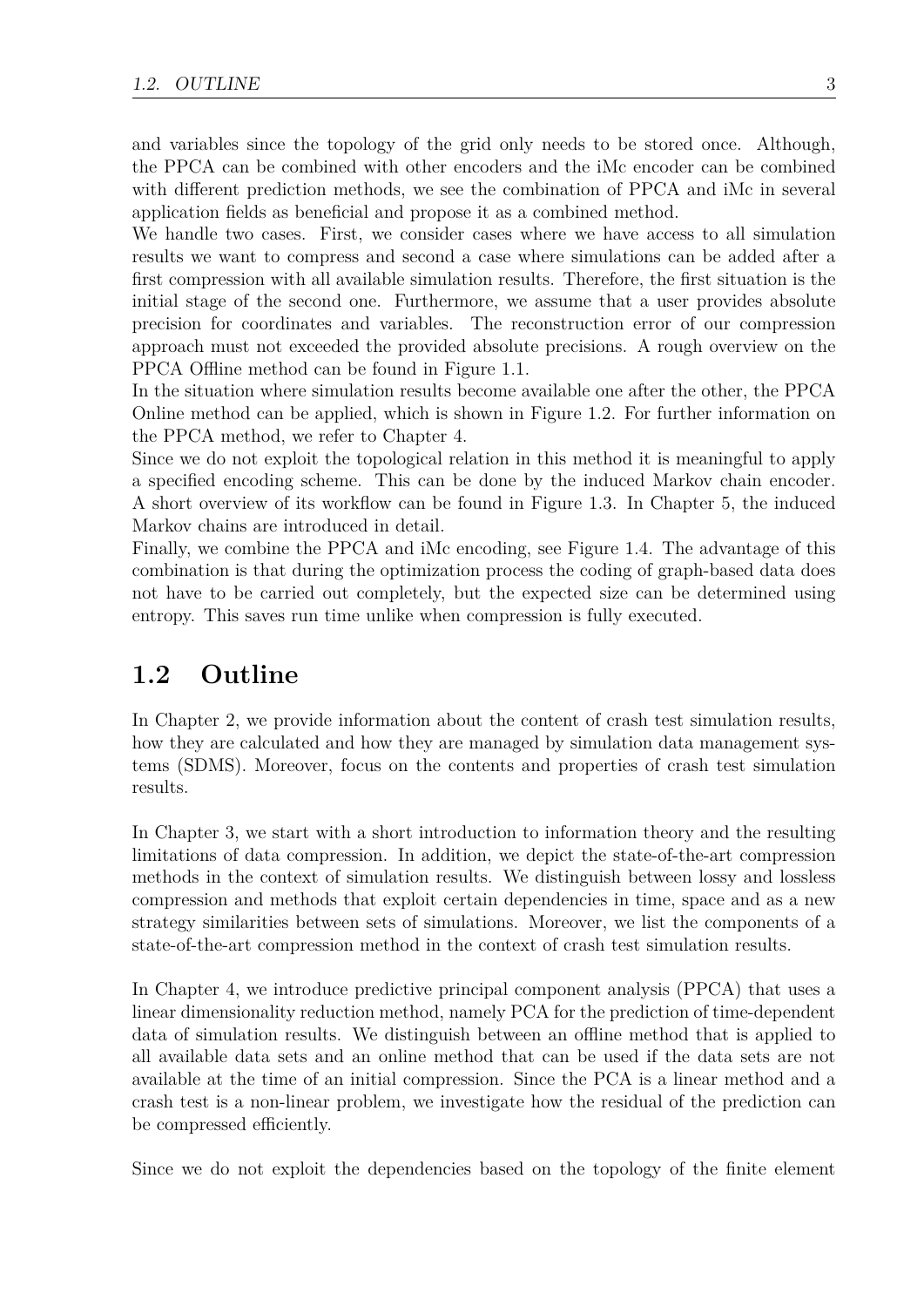<span id="page-4-0"></span>

Figure 1.1: Workflow of the proposed compression method including the PPCA Offline method. We assume that two parts are identical if they are identical in the first time step.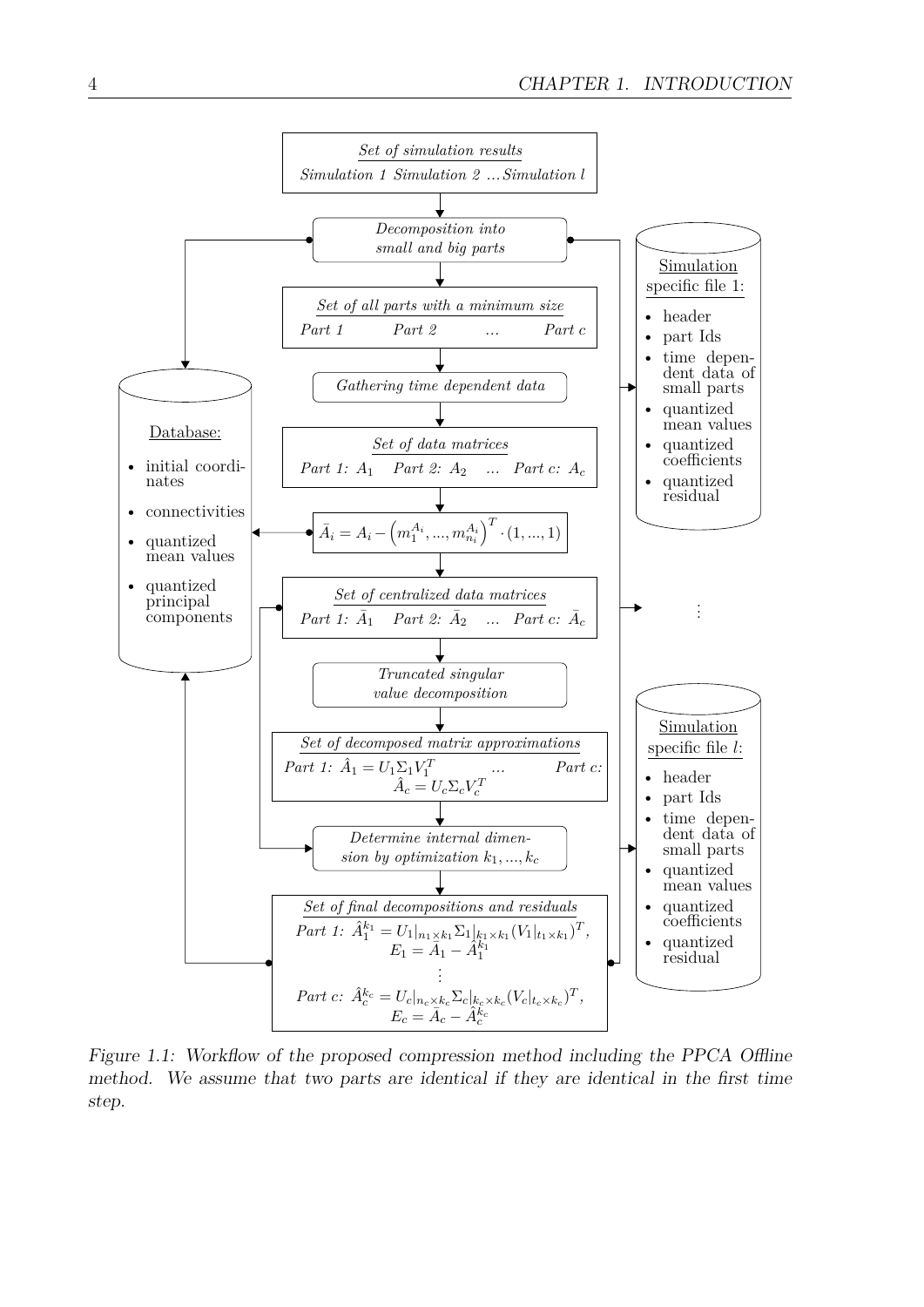<span id="page-5-0"></span>

Figure 1.2: Workflow of the proposed compression method including the PPCA Online method. In this example, we add one simulation result. In our example we have *P* number of principal components (PCs), the number of nodes *n*, and *a* amendment steps.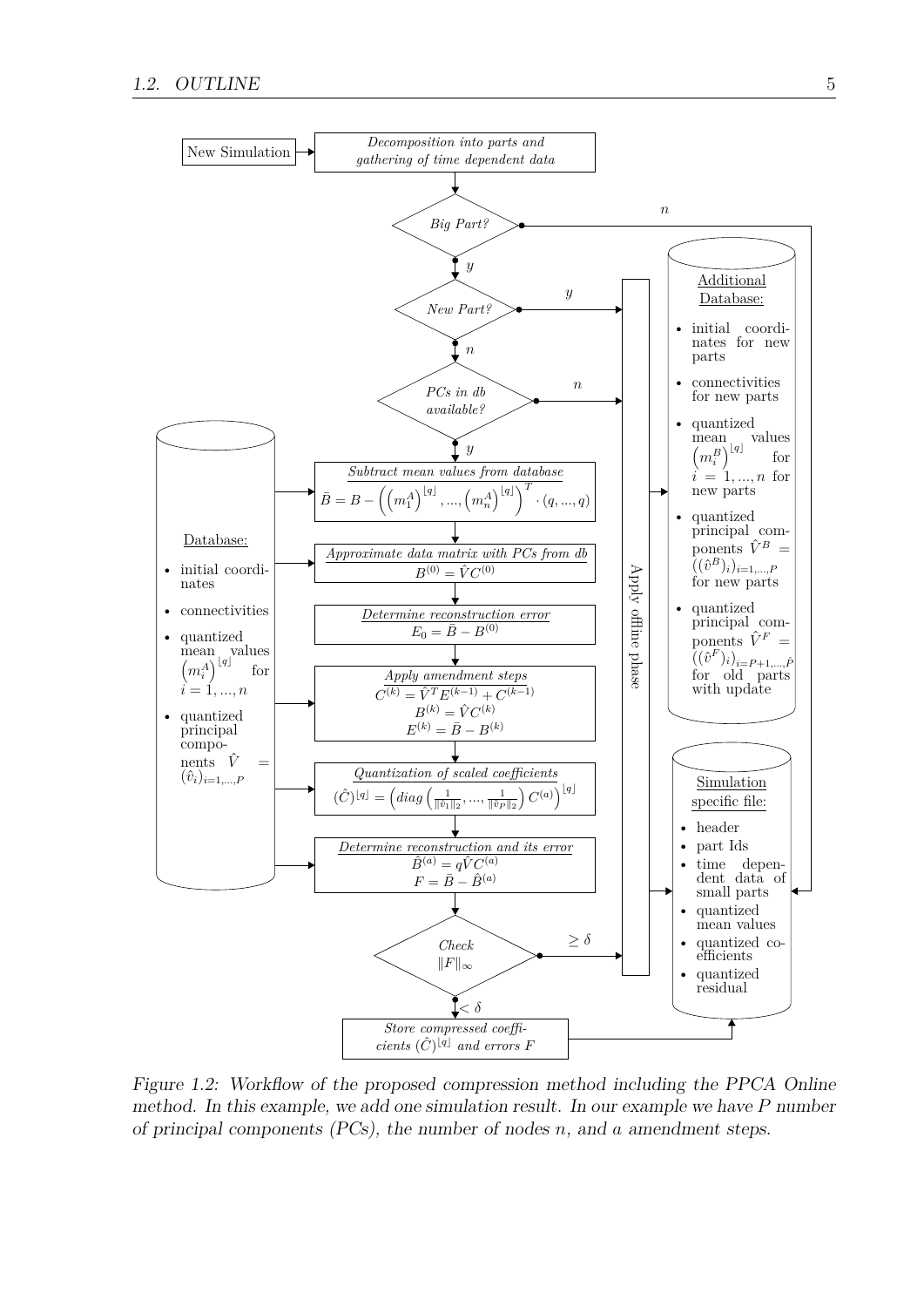<span id="page-6-0"></span>

Figure 1.3: Diagram of the induced Markov chain workflow for one part.

mesh, we introduce the induced Markov chains (iMc) in Chapter [5.](#page--1-6) We begin with the application of the new induced Markov chains within an entropy encoder. Thereafter, we define the iMcs as a statistical model. We can combine the encoding scheme with different prediction methods that additionally reduce the dependencies in the investigated data sets. Moreover, we categorize and delimit the iMc from graphical models like Bayesian networks and Markov Random Fields (MRF).

In Chapter [6,](#page--1-6) we state our results for the PPCA for three benchmark data sets, see Section [6.2](#page--1-7) and compare them with those of the state-of-the-art tool FEMZIP<sup>™</sup> [\[124\]](#page--1-8). Furthermore, we combine the PPCA and the iMc and compare it with the combination of PPCA with zlib encoder [\[111\]](#page--1-3) and the Rice encoder [\[110,](#page--1-2) [145\]](#page--1-9).

In Chapter [7,](#page--1-6) we conclude with a short summary of our results and an outlook on future work.

#### **1.3 Contributions**

The most important part of this thesis is the development and elaboration of the mathematical background of the two procedures Predictive Principal Component Analysis (PPCA), see Section [4.3,](#page--1-10) and induced Markov chain (iMc) encoder, see Section [5.1,](#page--1-11) as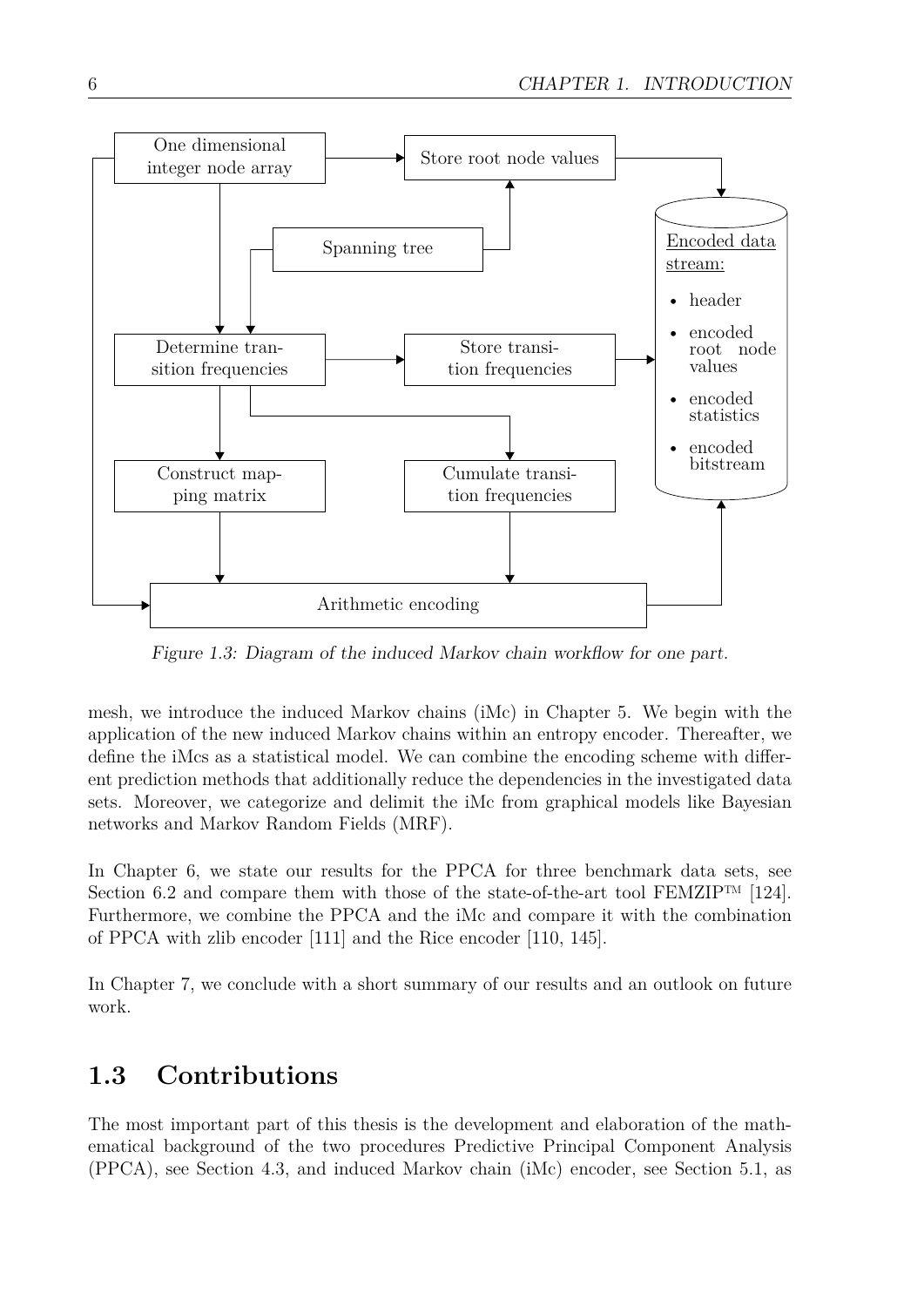<span id="page-7-0"></span>

Figure 1.4: Combination of PPCA and iMc encoding. As part of the optimization process for graph based data, there is no need to actual encode the data, since iMc is an entropy encoder and the entropy can be determined applying the transition frequencies.

well as their combination, see Chapter [6.](#page--1-6) Both PPCA and the iMc encoder have already been published by the author, see [\[90,](#page--1-12) [96\]](#page--1-13). The PPCA is a machine learning technique that allows the reconstruction of compressed results with a given accuracy. This distinguishes the PPCA from other machine learning methods, which update a database on which decisions are made rather than extend it like the PPCA. An important contribution is made by the amendment steps, which make it possible to reuse the principal components meaningfully despite the lossy compression. A detailed differentiation of the PPCA from other procedures can be found in Section 4.1.

The iMc encoder is the first graph-based encoder that can also be used with a large al-